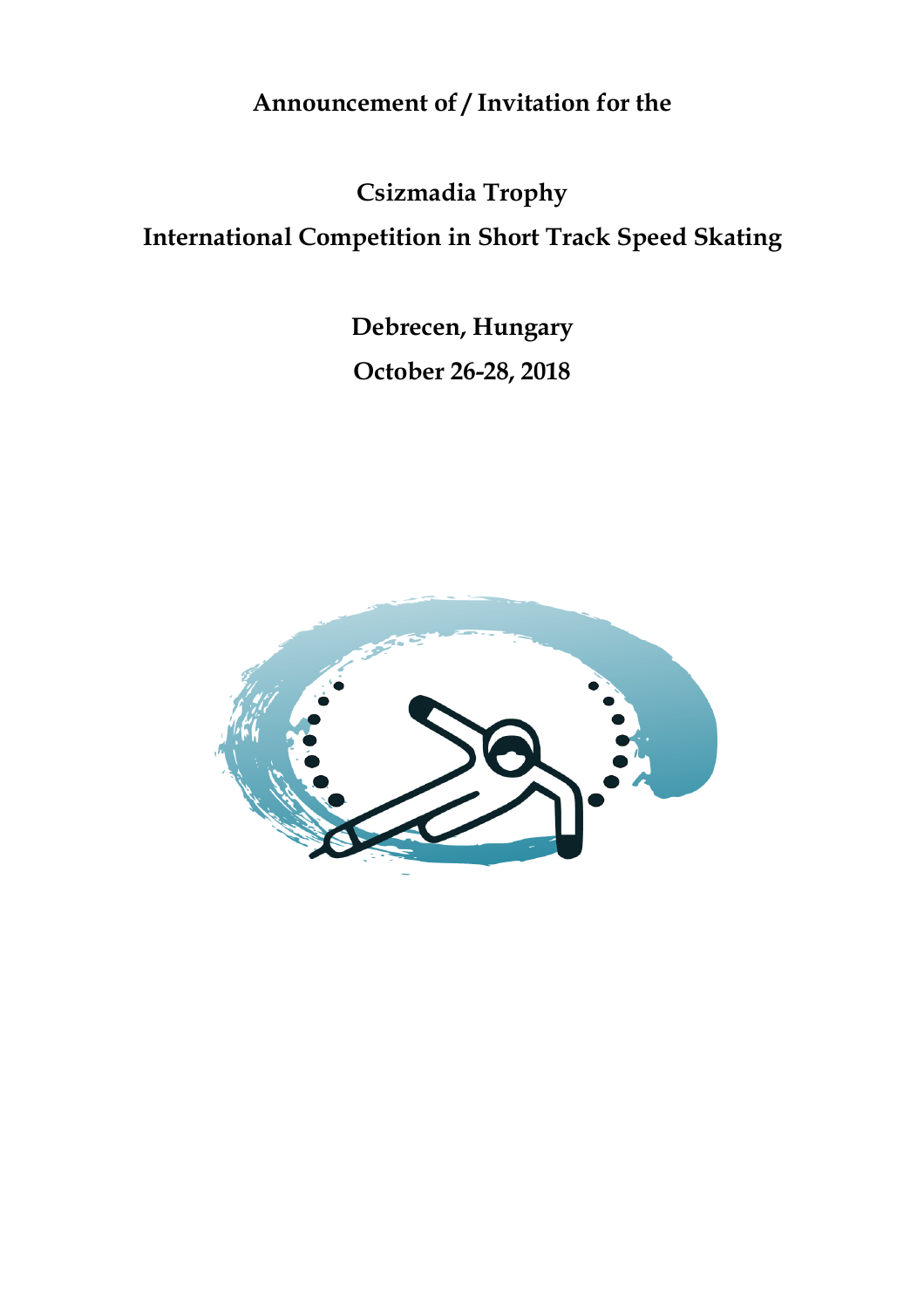### **ANNOUNCEMENT**

### **1. Organizer of the competition:** Hungarian National Skating Federation (HNSF)

The HNSF has the honour of inviting you to take part in the Csizmadia Trophy 2018. The HNSF preserves the right to change the date, location, and program of the competition.

| <b>HNSF Competition Director</b>     | Competitors' Steward                 |
|--------------------------------------|--------------------------------------|
| VÁRADI Orsolya                       | <b>BODA</b> Csaba                    |
| Stefánia street 2., Budapest, H-1143 | Stefánia street 2., Budapest, H-1143 |
| Phone: +36 1 252 2369                | +36 70 682 0930                      |
| Fax: +36 1 251 2279                  | +36 20 932 6400                      |
| E-mail: info@hunskate.hu             | bodacs@freemail.hu                   |

# **2. Location:** Ice Hall of Debrecen – Derék street 33., Debrecen, H-4031

The competition will be held in the covered Ice Hall of Debrecen with an indoor ice rink measuring 30x60 metres and a traditional padding system. The compass of the track is 111.12 metres with curves of 8 metres as per the ISU Rules. During the competitions there will be 5 additional tracks with a displacement of 1 metre each, while the finish line for all distances is the same and only the starting place of distances 500 metres and 1500 metres will be changed.

# **3. Date:** October 26-28, 2018

# **4. Technicalities:**

age groups

| Senior + Jun $A$ + Jun B | born before  |            |  | 30.06.2003 |
|--------------------------|--------------|------------|--|------------|
| Junior C                 | born between | 01.07.2003 |  | 30.06.2005 |
| Junior D                 | born between | 01.07.2005 |  | 30.06.2007 |
| Junior E                 | born between | 01.07.2007 |  | 30.06.2009 |
| Junior F                 | born between | 01.07.2009 |  | 30.06.2011 |

#### - distances

INDIVIDUAL (all final system):

| Senior   | 1500 m          | $500 \,\mathrm{m}$ | $1000 \text{ m}$ |
|----------|-----------------|--------------------|------------------|
| Junior C | 1500 m          | $500 \text{ m}$    | $1000 \text{ m}$ |
| Junior D | 1000 m          | $500 \text{ m}$    | 777 m            |
| Junior E | 777 m           | 333 m              | $500 \text{ m}$  |
| Junior F | $500 \text{ m}$ | $222 \text{ m}$    | $333 \text{ m}$  |

#### RELAY:

| Ladies | $3000 \,\mathrm{m}$ | Senior        | 4 skaters |
|--------|---------------------|---------------|-----------|
|        | $2000 \text{ m}$    | Junior C+D+E  | 3 skaters |
| Men    | $3000 \,\mathrm{m}$ | <b>Senior</b> | 4 skaters |
|        | $2000 \text{ m}$    | Junior C+D+E  | 3 skaters |

- each Club and/or the respective ISU Member have the right to enter more than one relay team and relay teams consisting of competitors from different Clubs are allowed to be entered too
- the Organizers have the right to limit the number of relay teams in order to enable a safe and smooth competition
- the Officials will be appointed by the Officials' Committee
- **5. Preliminary program / schedule:** it is subject to change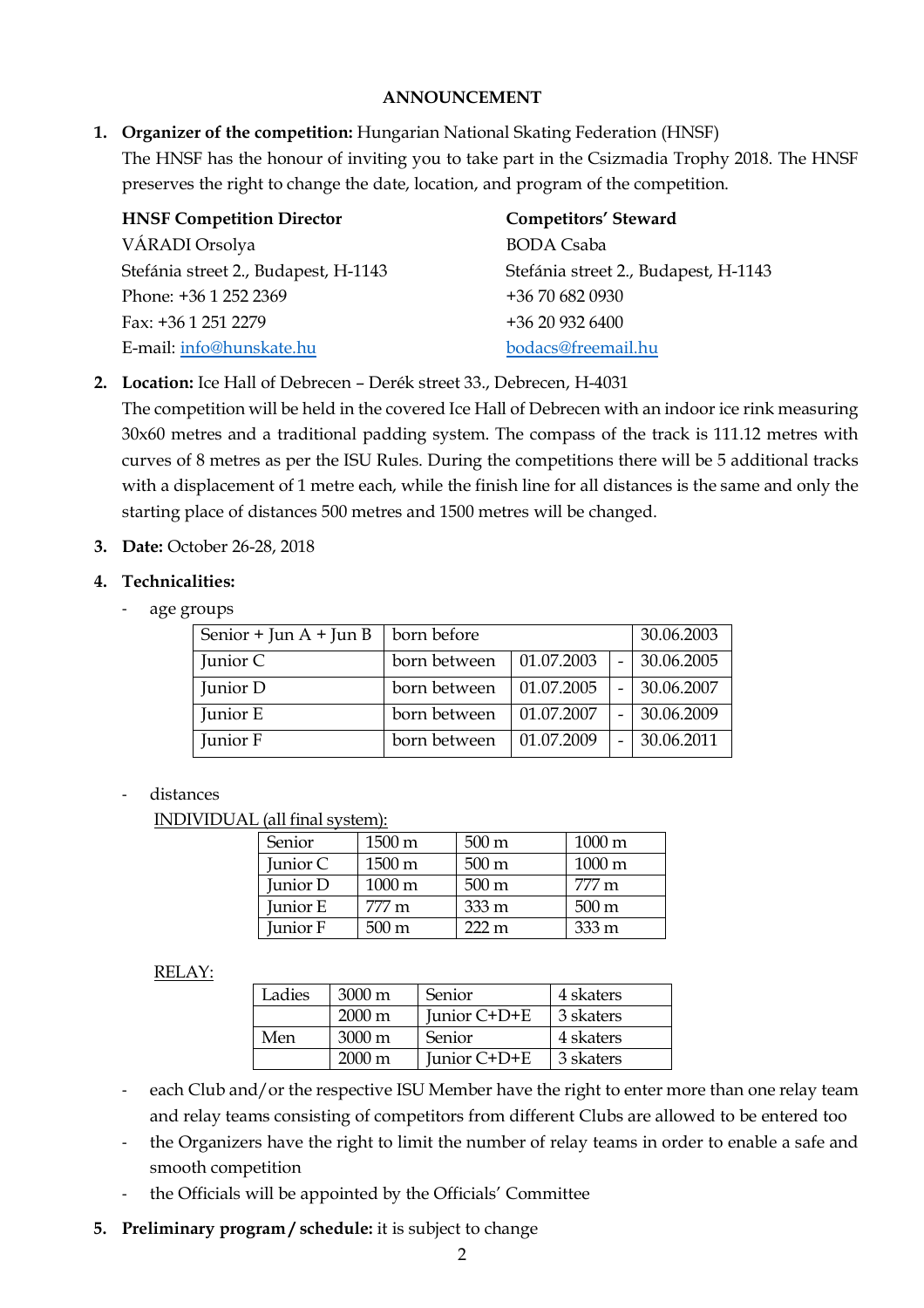| day                         | event                             | time            |
|-----------------------------|-----------------------------------|-----------------|
| Friday - October 26, 2018   | Technical Meeting at the Ice Rink | 11:30           |
|                             | Training (Junior D-E-F)           | $12:00 - 12:45$ |
|                             | Training (Senior - Junior C)      | $13:00 - 13:45$ |
|                             | Competition                       | $14:00 - 20:00$ |
| Saturday - October 27, 2018 | Warm up                           | $08:00 - 09:00$ |
|                             | Competition                       | $09:15 - 20:00$ |
| Sunday - October 28, 2018   | Warm up                           | $08:00 - 08:45$ |
|                             | Competition                       | $09:00 - 15:00$ |
|                             | Medal Ceremony                    | 15:30           |

### **6. Guiding rules:**

The competition will be carried out according to the International Skating Union's (ISU) Constitution and General Regulations, accepted at the biannual Congress of the ISU in 2018, in harmony with the Constitution of the HNSF.

# **7. Participation:**

- only registered competitors of the ISU Member are allowed to participate
- only those competitors who have submitted their entries and paid the entry fee by the given deadline are allowed to participate

Please indicate your intention of participation as soon as possible in order to enable us to prepare the competition as well as possible.

#### **8. Entries:**

- the **Preliminary Entries** should be submitted by October 17, 2018 at the latest and include the following data:
	- \* the title of the competition
	- \* the name of the Club and ISU Member making the entry
	- \* the number of athletes in each category
	- \* the number of coaches and team leaders
	- \* the financial statement of the respective Club/ISU Member that all occurring costs will be covered by them
- the **Final Entries** should be communicated to the Organizing Committee until October 21 at the latest and submitted electronically via the www.shorttracklive.info website and must clearly state:
	- the first (given) name and surname of the competitor $(s)$
	- date of birth of the competitor $(s)$
	- data requested for drawing purposes
	- \* the date and time of arrival and departure of the competitor(s) and those accompanying them
	- \* the financial statement of the respective Club/ISU Member that all occurring costs will be covered by them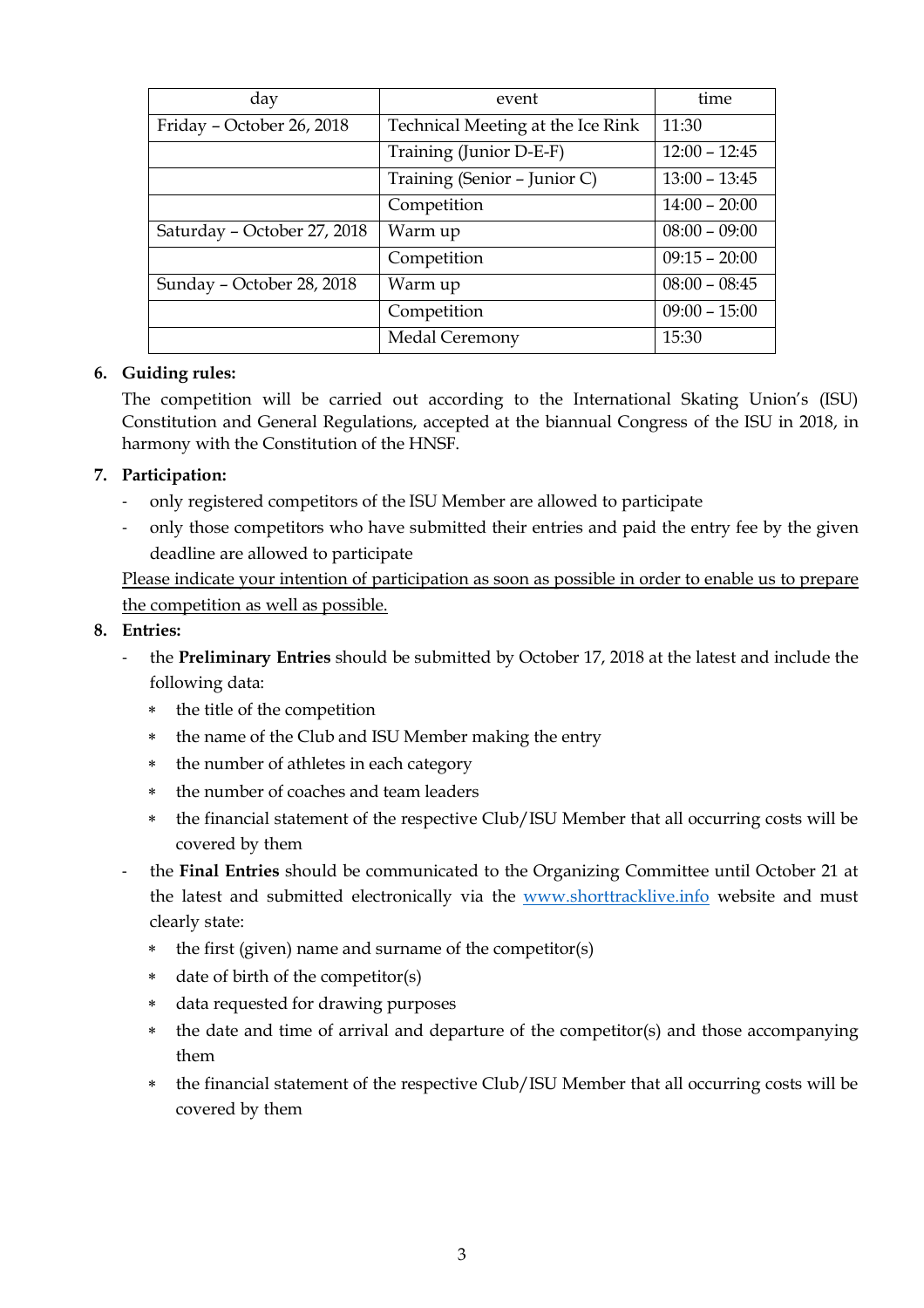- the **entry fee** in case of bank transfer is 20,- EUR/person, cash payment can only be done at the venue before the Technical Meeting and costs 25,- EUR/person

**bank details:** bank account name: MOKSZ name of the bank: MKB Bank Zrt.

bank swift code: MKKBHUHB

IBAN account number: HU94 10300002-50100124-21004884

- the entry fee must be paid via bank transfer by October 24 at the latest, late entry fee costs 25,-EUR/person and can only be paid in cash at the venue
- the **deposit** for helmet covers and transponders is 50,- EUR/team
- cancellation is only accepted by the HNSF in case of an injury or illness strictly supported by medical certificate, in which case the amount of entry fee will be refunded
- **9. Equipment:** only that equipment which are in accordance with the ISU Rules can be used in the competitions; this will be checked in the Heat Box before the competitors enter the ice
	- compulsory rounding of the corners of the blades
	- helmet
	- cut proof gloves
	- separate neck protector

# **10. Awards:**

The first three placed competitors of the individual all-round competition, and the first three placed relay teams in each category will be awarded with medals respectively.

The ultimate standing will be calculated by adding the final points 34-21-13-8-5-3-2-1 scored in the Finals. In case of a tie, the points are determined by combining the points of the positions involved and equally distributing to the respective participants. (See ISU Rule 295.§ 5.)

- **11. Accommodation:** all meals and lodging expenses are to be paid by the participating members, arrangements shall be done directly at:
	- **a. Gulyás Pál Kollégium (hostel)**
	- address: Sumen street 3., Debrecen, H-4024
	- phone: +36 52 414 356 / +36 20 394 2600
	- order: directly via the hostel
	- price: HUF 6.100/person/night (including accommodation, breakfast, lunch, dinner cost)
	- In addition, all guests aged 18 or over not having student ID should pay HUF 400/night for the tourism tax.

# **b. Sport Hotel**

- address: Oláh Gábor street 5., Debrecen, H-4032
- phone: +36 52 514 444
- price: for guests aged under 12, a room costs HUF 3.200/person/night for guests aged over 12, a room with double bed costs HUF 5.000/person/night for guests aged over 12, a room with single bed costs HUF 7.200/person/night In addition, all guests aged 18 or over not having student ID should pay HUF 400/night for the tourism tax.
- catering: for guests aged under 12, breakfast costs HUF 925/person/portion for guests aged over 12, breakfast costs HUF 1.850/person/portion for all guests lunch + dinner costs HUF 4.400/person/portion